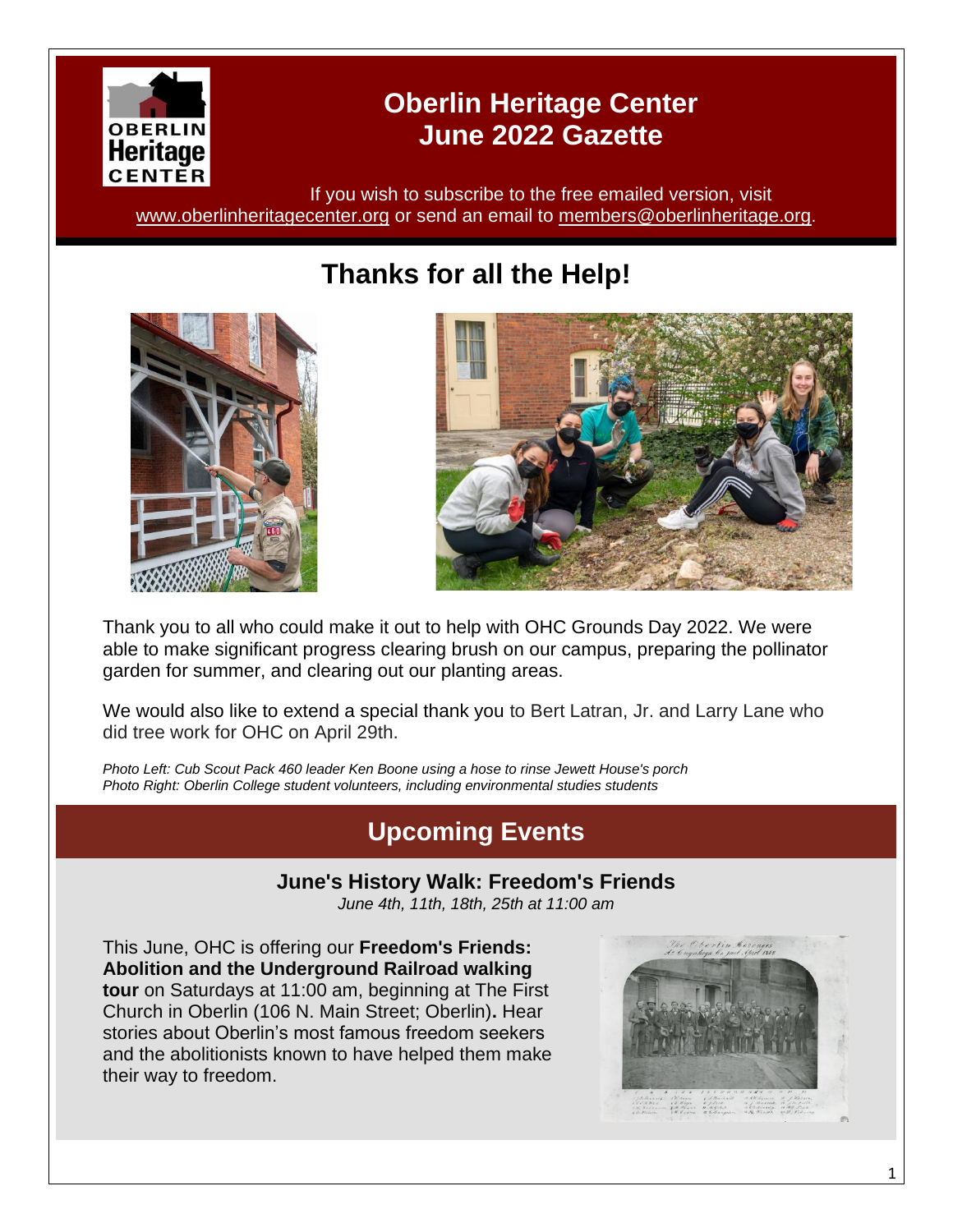Admission is \$6 for adults and free for children, students, or members. **Advanced registration is strongly recommended.**

Can't make it out on a Saturday? The Freedom's Friends tour content is also available on a digital tablet that you can rent, Tuesday-Saturday, 10:00-3:00.

To register for a specific walking tour, you can visit our website

*Photo: The Oberlin Rescuers at the Cuyahoga County Jail in April 1859, Courtesy of Library of Congress*

### **Commencement Weekend Tour Schedule**

*Friday-Saturday, June 3 - 4*

This commencement weekend OHC will be offering several exciting public tour options that will explore diverse topics such as Abolitionism, Women's History and Civil Rights. You do not have to be affiliated with the college to participate.

#### **Guided History Walks around Oberlin:**

#### **Friday, June 3**

• Scholars & Settlers - 1:00 pm

#### **Saturday, June 4**

- Freedom Friends 11:00 am
- Scholars & Settlers 1:00 pm
- Civil War to Civil Rights 3:00 pm

Plus, self-guided indoor and outdoor tablet tours are available during open hours 10:00 am - 3:00 pm. **Advance registration is required for history walks this weekend**. For more information, tour start locations, pricing and to register, visit us at [www.oberlinheritagecenter.org](http://www.oberlinheritagecenter.org/).

#### **Docent Training** *Tuesday, June 8, 3:00 - 5:00 pm*



OHC has an exciting opportunity for history minded individuals to learn more about OHC's buildings and the stories of the people who inhabited them and to then share this knowledge with other community members.

This docent training is open to anyone interested in learning how to give tours to the public and will provide an in-depth, behind-the-scenes look into the Monroe House and Little Red Schoolhouse, as well as a discussion on how to engage visitors in learning about Oberlin's unique past.

If interested in this volunteer opportunity, please RSVP to [tourinfo@oberlinheritage.org](mailto:tourinfo@oberlinheritage.org) or call (440) 774-1700.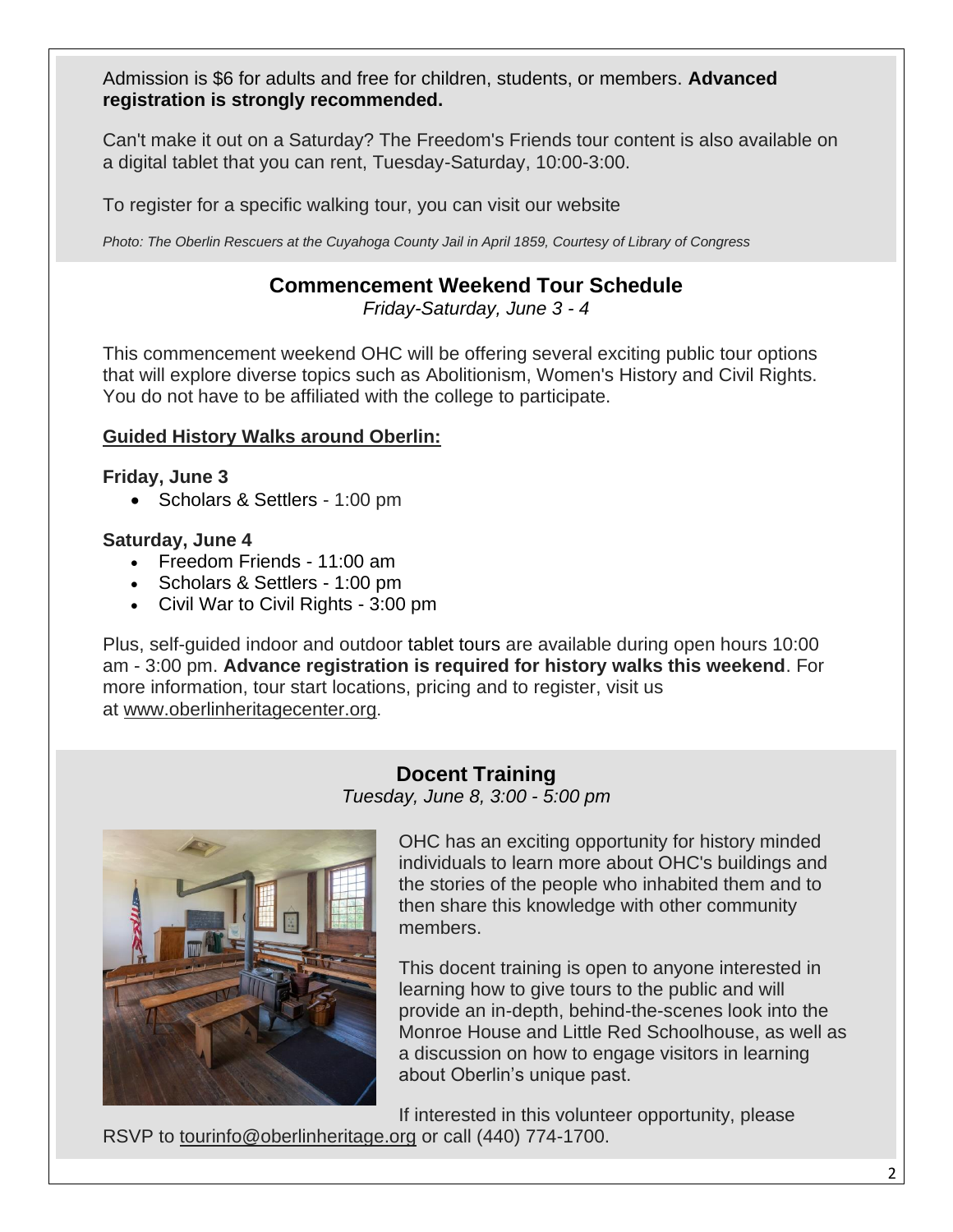### **Summer Camps**

Don't forget to sign up for one of OHC's unique summer camp experiences.

- Ancient Cultures Camp (7/18-7/22)
- Architecture Camp (8/1-8/5)
- Kids Through the Decades (8/8-8/12)

All programs run Monday through Friday from 9:30 am - 4:00 pm at the Oberlin Depot. Camps cost \$125 per registrant, with discounts for members of OHC and early registration. *Scholarships are available to students who qualify for free or reduced school lunch programs.*



For more information about camps or registration, visit our camp registration page or contact Museum Education and Tour Coordinator Amanda Manahan at (440) 774-1700 or [tourinfo@oberlinheritage.org.](mailto:tourinfo@oberlinheritage.org)

## **OHC at Second Saturdays**

*June 11*



OHC will be participating in Oberlin's Second Saturday festivities this June. Family friendly activities and games will be hosted from 10:00 am - 3:00 pm at the Little Red Schoolhouse.

Downtown Oberlin will feature a wide variety of fun events.

### *Juneteenth Saturday, June 18, 9:00 am - 6:00 pm*

The Juneteenth Celebration this year will feature a New Orleansstyle Second Line parade. There will be vendors, food trucks, and activities at the Underground Railroad Center. For full event details, visit https://www.juneteenthoberlin.org/

The Oberlin Heritage Center will host a table with local information and books for sale. You will also be able take your own photo with Rescuer Wilson Bruce Evans, and meet his wife, Sarah Jane Leary Evans as portrayed by Oberlin's Camille Hamlin Allen at

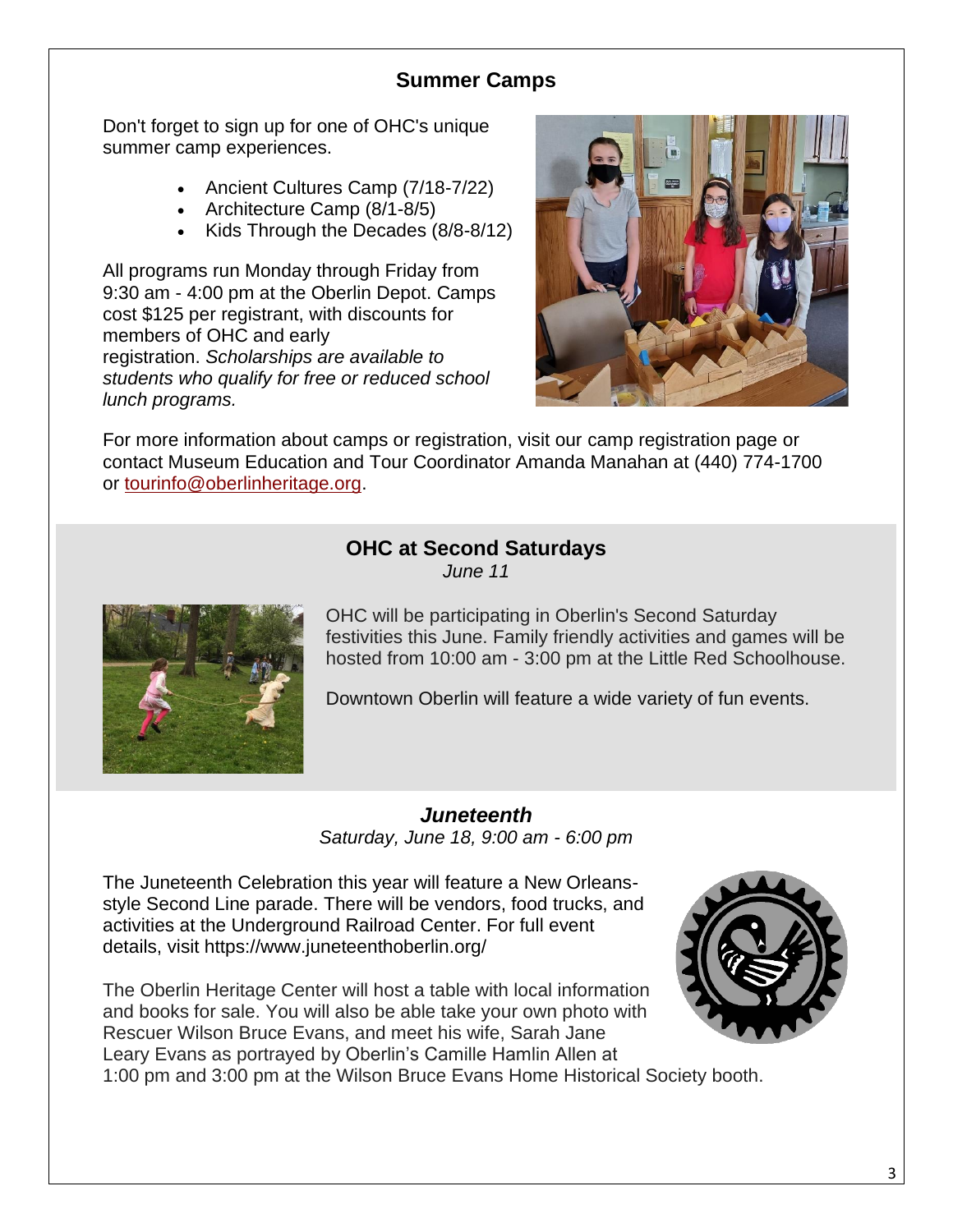## **Chalk Walk 2022** *Saturday, June 25th, 10:00 am - 4:00 pm*



Tired of walking on sidewalks? Draw on them!

For the first time since 2019, join hundreds of youths and adults in this creative, colorful, community event! OHC will be hosting a registration and chalk booth near its Main Street kiosk, just south of the Post Office.

## **Job Posting**

### **Work with us!**

#### **The Oberlin Heritage Center is seeking a new Museum Education and Tour Manager** (METM) to engage diverse residents and visitors using the nationally significant and inspirational history of Oberlin, Ohio. The primary responsibilities of the METM will include managing, developing, implementing, and evaluating K-12 educational programs, on-site and off-site tours, youth and adult outreach programs, and community events.

The METM also recruits and supervises volunteers and interns and assists with research projects, OHC's website and social media networks, and other projects in accordance with the institution's strategic plan and mission. This is a full-time position with a 40-hour work week, including Saturdays and some evening duties. This person will often be a front-line employee at events and at the museum and must be able to embody the communityoriented mission of the organization.For more information and application details, visit [www.oberlinheritagecenter.org/about/work.](http://www.oberlinheritagecenter.org/about/work)

Applications are due by the end of the day June 24, 2022

# **News From OHC**

### **Farewell to Amanda Manahan at the End of the Summer**

We send our heartfelt thanks and appreciation to Amanda Manahan, who has served as OHC's Museum Education and Tour Coordinator since 2015. Amanda will be leaving OHC in mid-August (but staying in Oberlin!) to pursue other interests and obligations. Amanda has been a positive force at OHC, including as an engaging educator, supportive mentor to interns and AmeriCorps members, insightful colleague, and generous collaborator. She has spearheaded numerous strategic initiatives during extremely challenging times, such as developing the new Civil War to Civil Rights tour, constructing a pollinator garden, creating a digital self-guided tour, building OHC's library of video resources and virtual offerings, writing new wayfinding

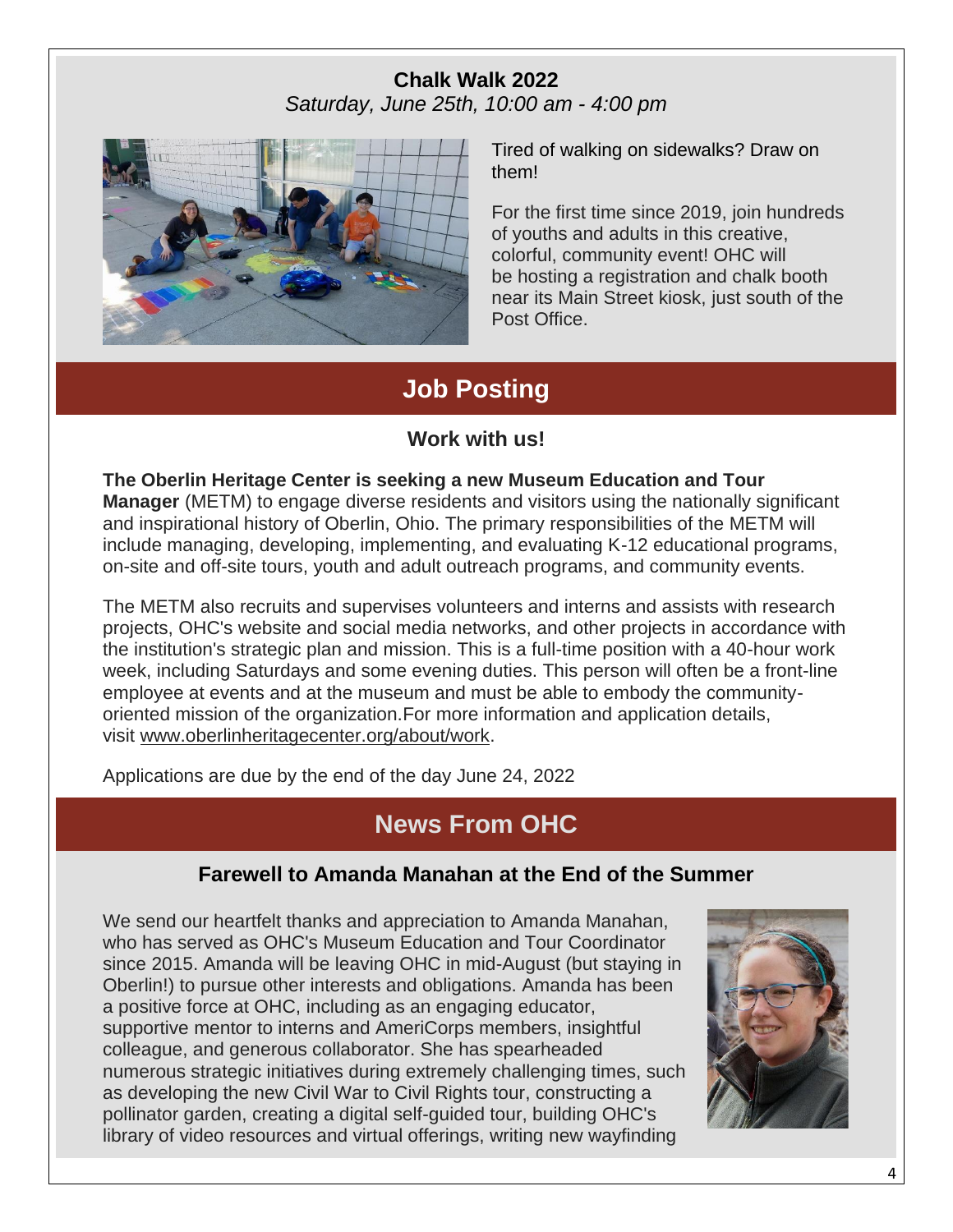materials, leading OHC's research and interpretation of more 20th century history, connecting with and serving community groups, and so much more. We'll miss you, Amanda!



### **OHC is Once Again a Blue Star Museum**

OHC is happy to be offering free summer admission to active-duty military and their families as part of the Blue Star Museum Program. This program allows for free access to OHC (as well as a number of other museums nationwide) for active-duty military, National Guard, and Reserve personnel and up to five family members from May 21, 2022 (Armed Forces Day) through September 5, 2022 (Labor Day). Thanks to a suggestion from an OHC member, we are delighted to also welcome active members of the foreign service and their family.

#### **Local Food Drive in June**

The Oberlin Heritage Center's Ohio History Service Corps member, Erin Robichaud, will partner with Oberlin Community Services to host a local food drive at the Monroe House. The food drive coordinates with a day of service overseen by ServeOhio, Ohio's Commission on Service and Volunteerism. This year's ServeOhio Day focuses on addressing food insecurity in Ohio communities.



**Donations can be made via a marked container on the front porch of the Monroe House from 10:00 am - 3:00 pm each Tuesday -**

**Saturday.** Food donations must be unopened and within one year of the "best by" date (i.e., with a date of June 2021 or after). The Oberlin Heritage Center and Oberlin Community Services encourage the following donations: canned soups, canned tuna or chicken, pasta, peanut butter, and vegan or gluten-free items. Canned goods with pop-up tabs are preferred so those without access to a can-opener may receive these items. All donations received by the Oberlin Heritage Center will be given to Oberlin Community Services for distribution.

### **New Addition to Conversations with Lothrop**

We were excited to make yet another community interview public from the Richard Lothrop VHS collection. Check out the interview with John and Sandy Douds of Doud's Veterinary Hospital, conducted in 2000.

You can visit our Youtube Channel at <https://bit.ly/3NMUXPF>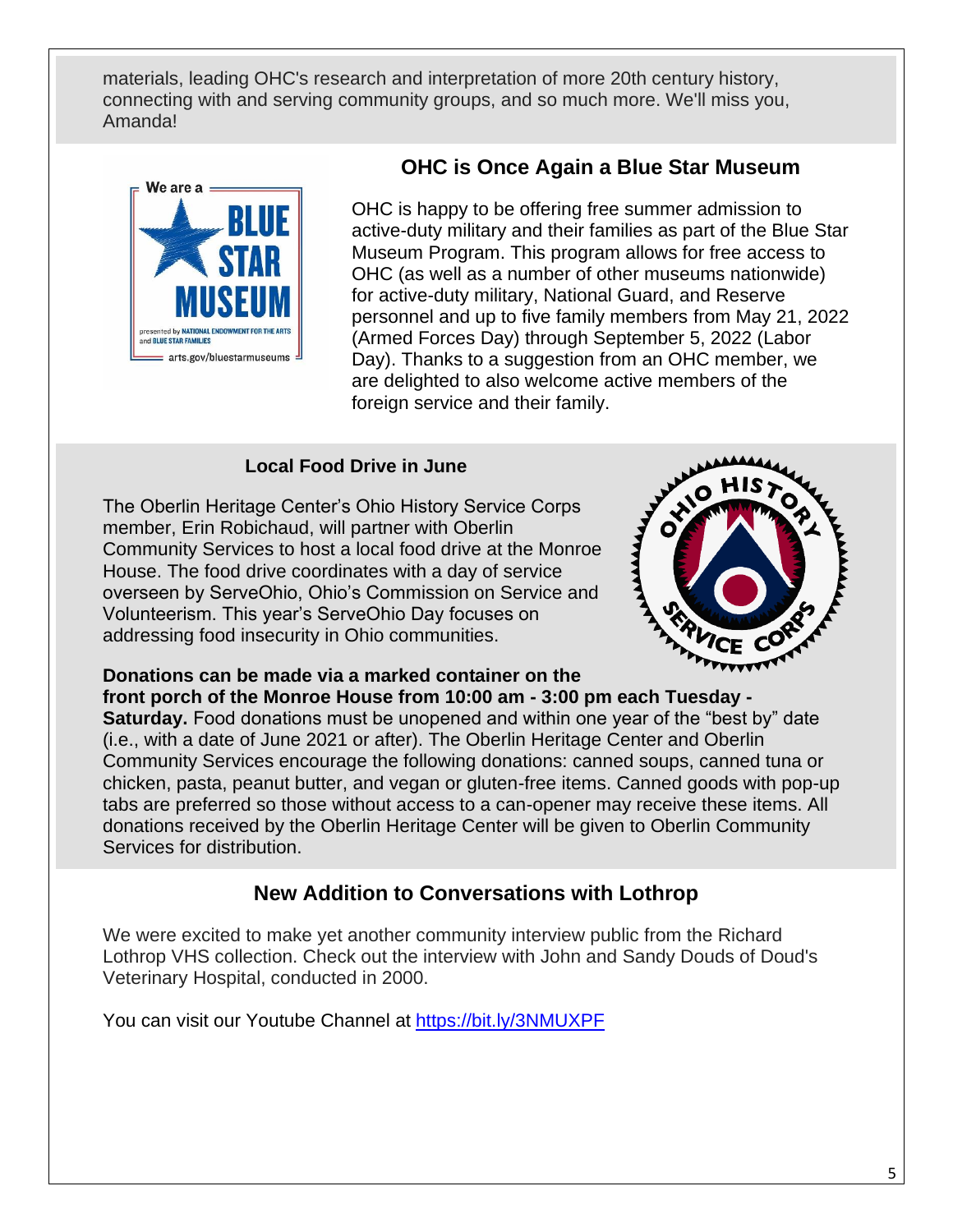### **Congratulations to our Graduating Interns**

OHC would like to extend an enthusiastic congratulations and thank you to our Oberlin College / OHC graduating interns: Sophie Falvey, Callie Howard, and Logan McDermott-Mostowy.

We would also like to thank our interns who will be returning to us next school year in the fall, Lillian Gibson and Adrienne Sato.



## **Members Update & News from the Second Floor**



In some exciting news from Vine St., The Wilson Bruce Evans Home Historical Society was recently added to the African-American Civil Rights Network. We at OHC would like to congratulate them for this significant accomplishment as they continue their restoration of the historic home.

The African American Civil Rights Network encompasses properties, facilities, and interpretive programs, all of which present a comprehensive narrative of the people, places, and events associated with African American Civil Rights movement in the United States.

We note with sorrow the passing of OHC members Elizabeth Rumics and Louise Dunn. We also send warm wishes of support to others who have lost loved ones.

### **OHC Volunteer Opportunities**

Volunteers needed - The spring sunshine and rain are making our grounds grow lush and green - faster than we can handle! Please contact Executive Director Liz Schultz if you can volunteer a few hours a week or month to keep our grounds trimmed and safe for visitors. [director@oberlinhertiage.org](mailto:director@oberlinhertiage.org)

### **Sponsors Welcome!**

Want to get the word out about your business and support a community initiative at the same time? Be a premier or co-sponsor of one of the Oberlin Heritage Center's events! Reach thousands of people through mention in our newsletter and event publicity. Some